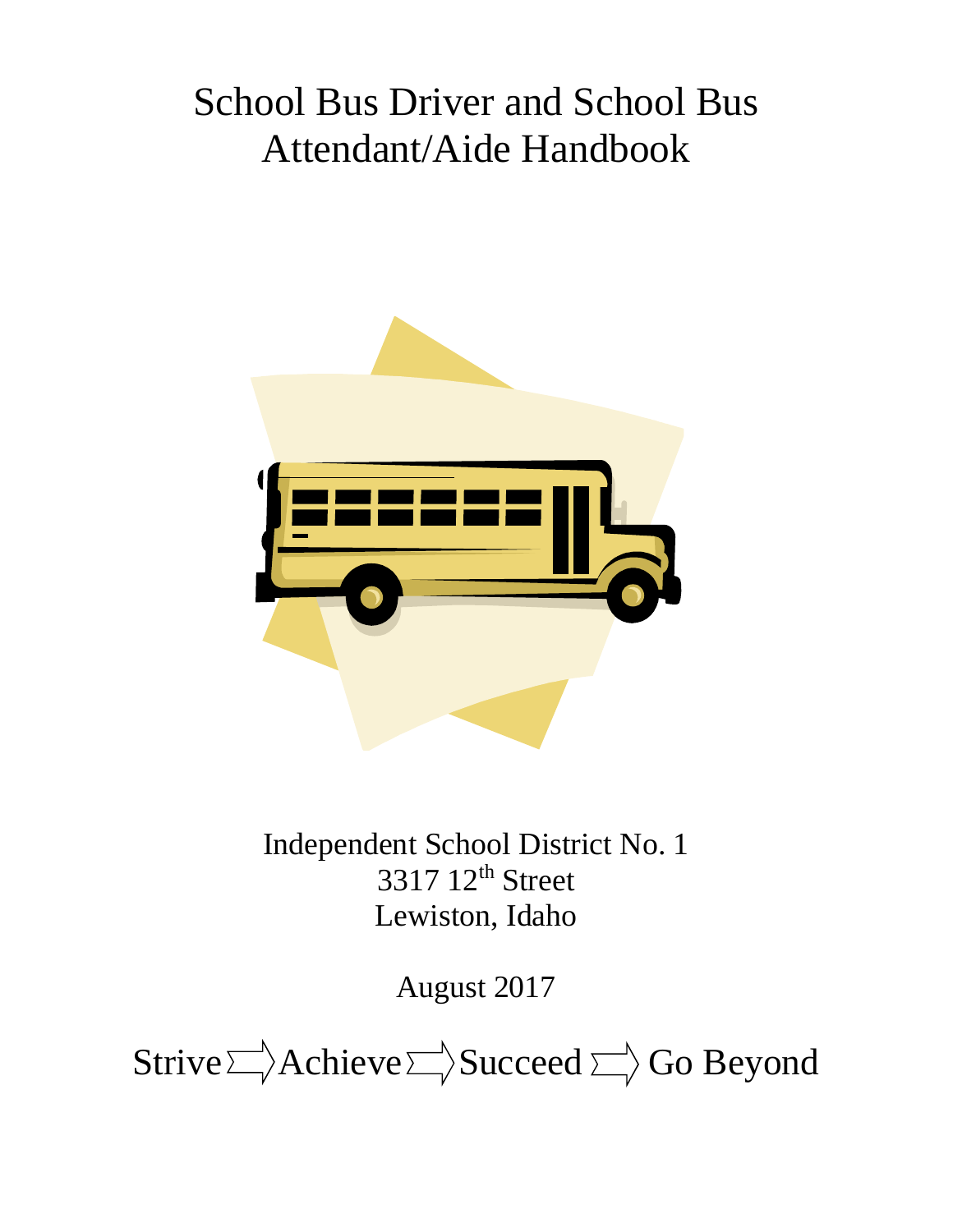# **TABLE OF CONTENTS**

# **PAGE**

|  | A.        |  |
|--|-----------|--|
|  | <b>B.</b> |  |
|  | C.        |  |
|  | D.        |  |
|  | E.        |  |
|  |           |  |
|  | F.        |  |
|  | G.        |  |
|  | H.        |  |
|  | I.        |  |
|  | J.        |  |
|  | Κ.        |  |
|  | L.        |  |
|  | M.        |  |
|  | N.        |  |
|  |           |  |
|  |           |  |
|  |           |  |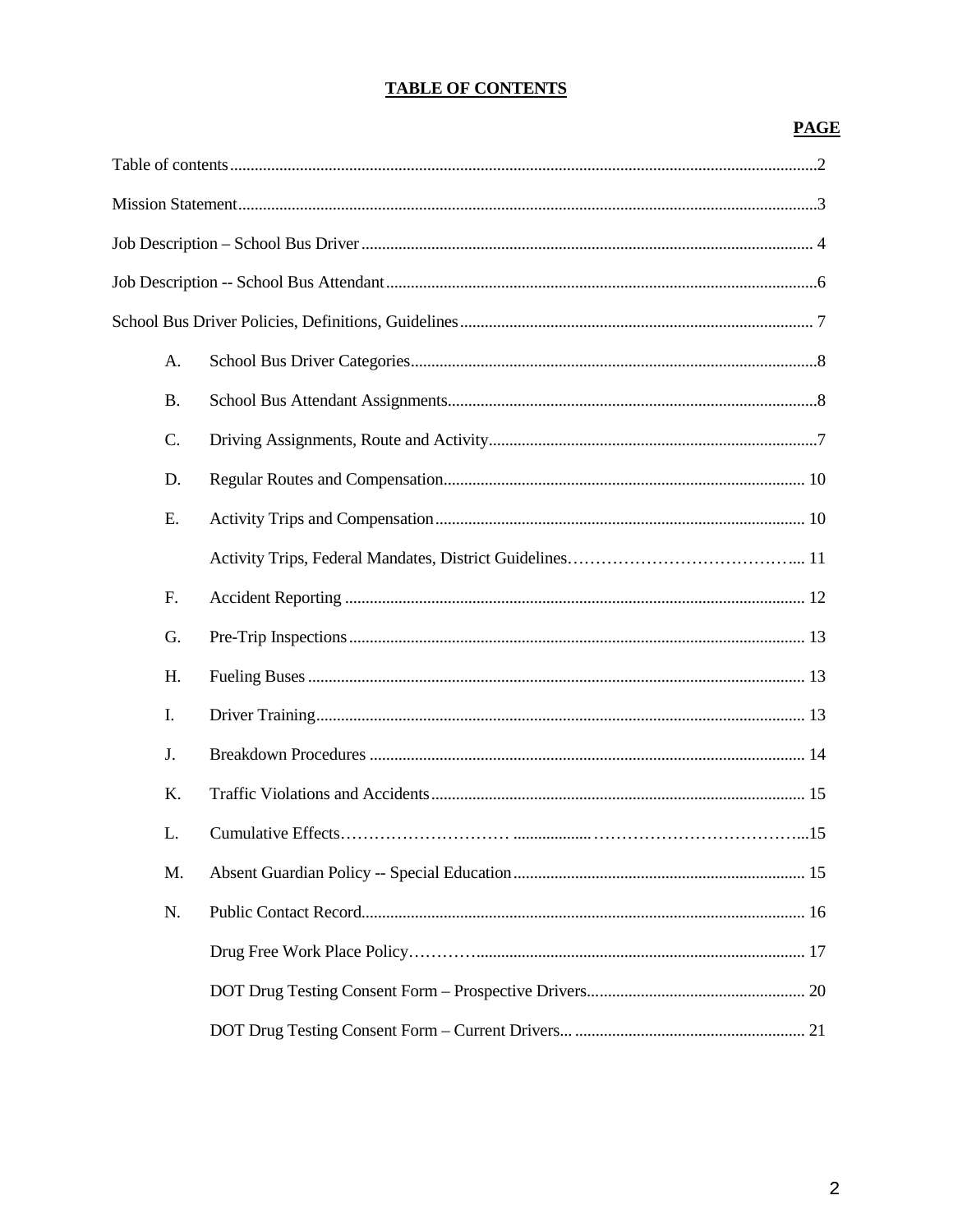## **SCHOOL BUS DRIVER POLICIES**

#### **FORWARD**

School bus drivers are responsible for safely transporting students to and from schools and school activities. This handbook has been prepared to provide information to school bus drivers and school bus attendants/aides. It is not intended as a complete statement of the employee's rights and responsibilities. The personnel policies, work rules and benefits set forth in this handbook are subject to modification by the Board of Directors of the District as it deems necessary and/or appropriate. The Board of Directors reserves the right at its discretion to modify, rescind, delete or add to the provisions of this Handbook as well as any of its other personnel policies.

This handbook will be used in conjunction with Idaho School Transportation Manual and Independent School District No. 1 Rules and Regulations. In the event any conflict between this Handbook and the District Rules and Regulations (as applicable to school bus drivers and attendants/aides) occurs, the District Rules and Regulations will be deemed to govern. The District Rules and Regulations are available on the District's website at www.lewistonschools.net.

# **MISSION STATEMENT OF THE LEWISTON SCHOOL DISTRICT**

The Mission of the Lewiston School District is: Strive… Achieve… Succeed… Go Beyond!

# **TRANSPORTATION SERVICES**

- Transportation Supervisor: (208) 748-3094
- Transportation Coordinator: (208) 748-3093

# **CENTRAL SERVICES**

- Main Office: (208) 748-3000
- Assistant Superintendent: (208) 748-3032
- Payroll: (208) 748-3037
- Human Resources: (208) 748-3041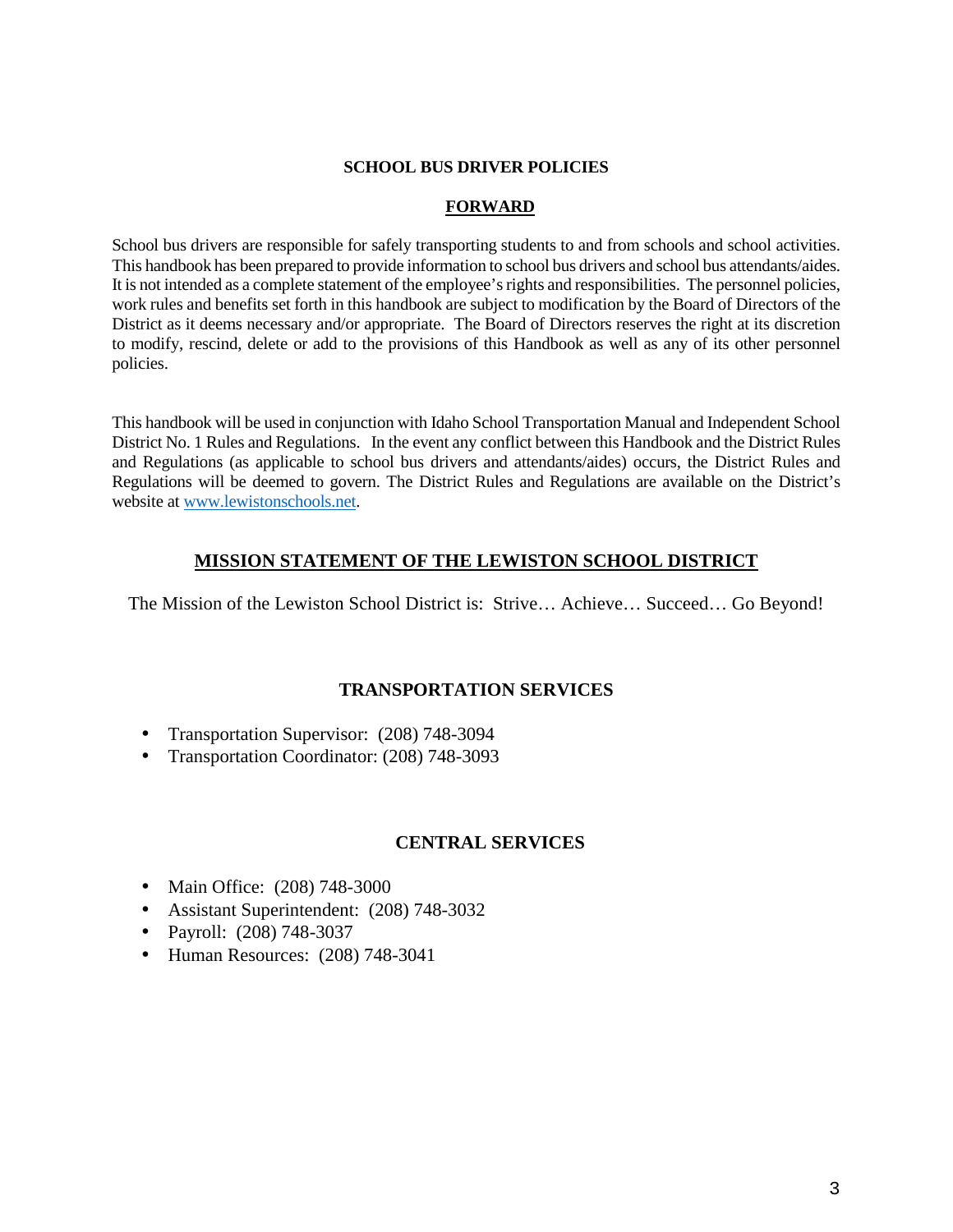# **JOB DESCRIPTION**

## **JOB TITLE: School Bus Driver**

#### Report Identification Code: edtsbd

**Job Purpose Statement:** The job of "School Bus Driver" is done for the purpose of transporting students over scheduled routes and/or special events; enforcing rules, regulations, and laws to maintain safety during transport; ensuring vehicle is in safe operating condition; and ensuring safety of students during transport, loading and unloading from buses.

#### **Essential Job Functions:**

- **Assesses** situations for the purpose of taking appropriate action to protect students and other passengers from potential emergencies/harm.
- **Assists** students and passengers for the purpose of providing safe loading and unloading of buses and transporting them safely.
- **Attends** training for the purpose of maintaining skills and meeting requirements for driving and first aid certification.
- **Drives** school bus for the purpose of transporting students and passengers over scheduled routes and/or special activities.
- **Interacts** with students, staff, patrons and passengers for the purpose of maintaining a safe, positive environment and communication.
- **Maintains** (inspects, cleans and fuels) assigned buses for the purpose of providing for safe operating conditions, a sanitary and attractive environment, and ensuring safe transport of students and passengers.
- **Prepares** written documentation for the purpose of providing written support, accountability and conveying information.

## **Other Job Functions:**

• **Assists** other personnel as may be required for the purpose of supporting them in the completion of their work activities.

#### **Job Requirements - Qualifications:**

- **Experience Required:** No previous job-related experience
- **Skills, Knowledge and/or Abilities Required:**

*Skills to:* operate school buses in a safe manner, use English in both written and verbal form to communicate effectively with students, staff, and others, evaluate schedules and meet deadlines, plan and organize activities, and administer basic first aid.

*Knowledge of:* vehicle operation, basic maintenance requirements, and driving codes.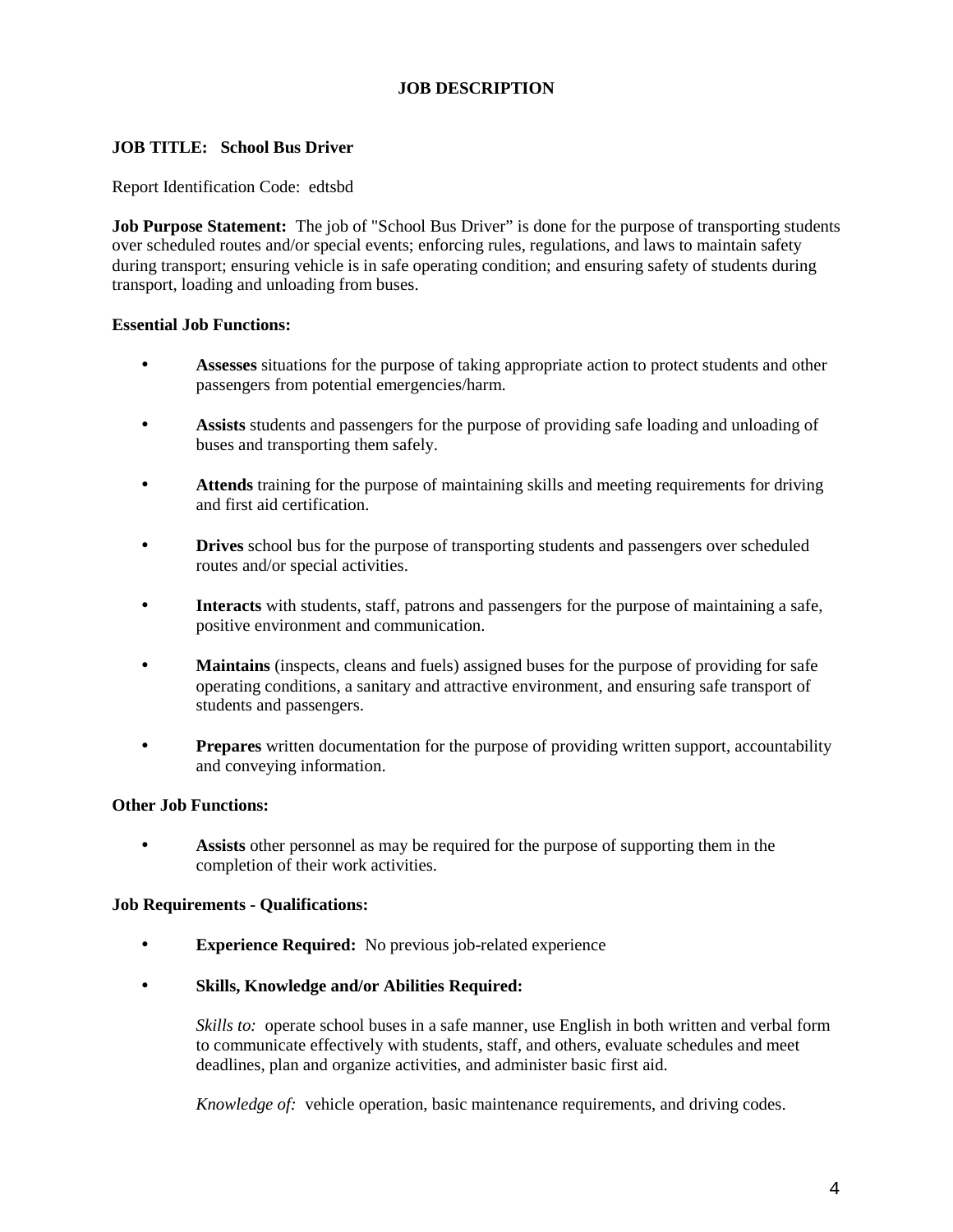*Abilities to:* understand and carry out oral and written instructions, work with minimal supervision, work cooperatively with others, make common sense decisions in potentially critical situations, adhere to safe work practices, interact with persons of different age groups and cultural backgrounds, and work under time constraints.

*Significant physical abilities include:* sitting/riding for prolonged periods, climbing/balancing, lifting/pushing/pulling, stooping/crouching/kneeling, reaching/handling, talking/hearing conversations and other sounds, near/far visual acuity/depth perception/visual accommodation/field of vision.

- **Education Required:** High School Diploma or equivalent
- **Age Requirement: Must be 21 years of age or older.**
- **Licenses, Certifications, Bonding, and/or Testing Required**: Fingerprint/criminal justice clearance, valid driver's license with proper classification of a CDL and evidence of insurability, drug/alcohol testing clearance, DOT physical, and Idaho State School Bus Drivers Certification.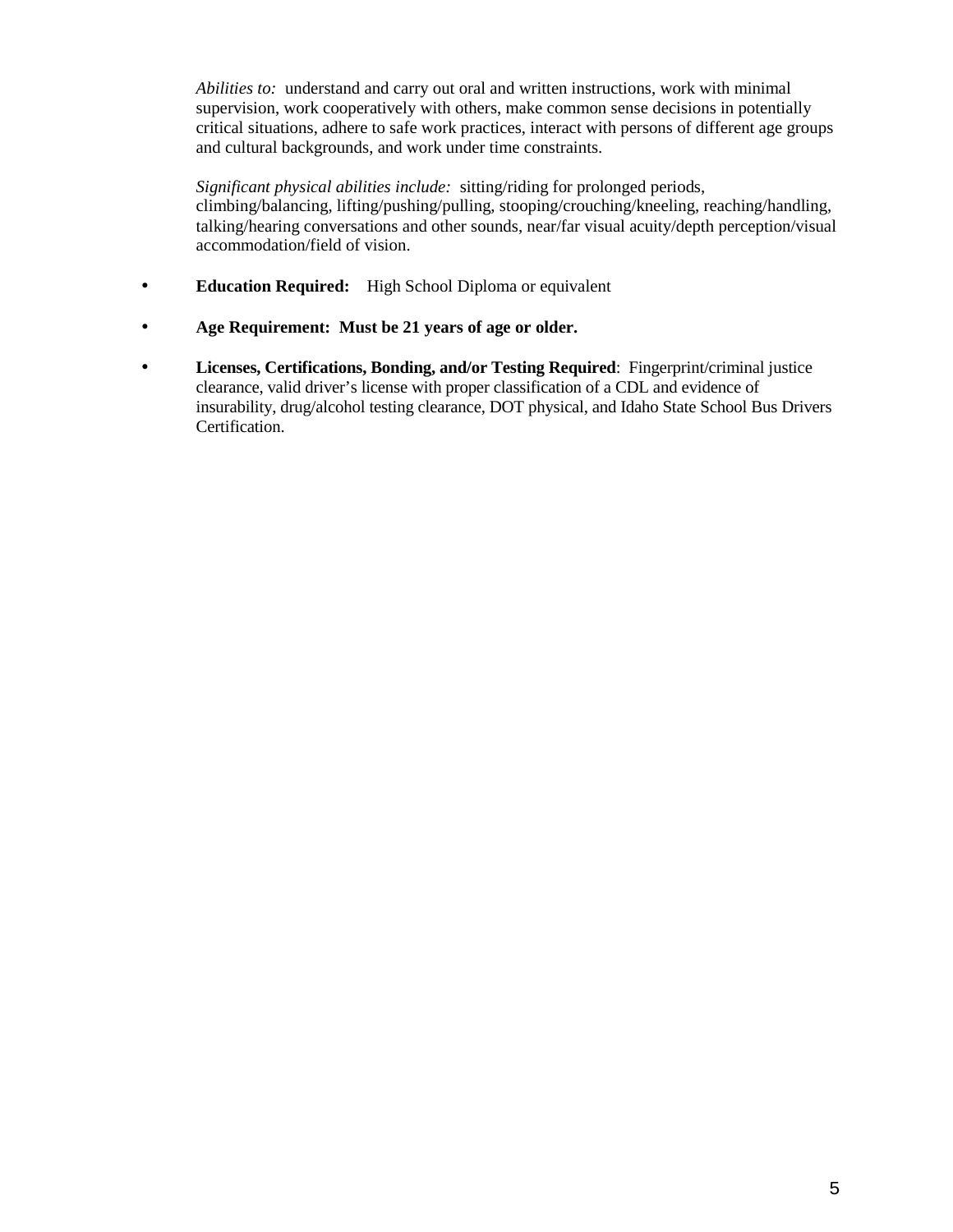## **JOB DESCRIPTION**

# **JOB TITLE: School Bus Attendant/Aide**

Report Identification Code: edtsba

**Job Purpose Statement:** The job "School Bus Attendant/Aide" is done for the purpose of assisting special needs students while they are being transported to and from school, providing assistance to students' health care needs, and assisting them to enter and exit the bus.

#### **Essential Job Functions:**

- **Assists** students and staff for the purpose of ensuring safe transportation of students and enhancing the efficiency of the bus route.
- **Cleans** equipment and vehicle for the purpose of maintaining healthy environment, sanitary conditions and appearance of vehicle.
- **Instructs** students/passengers for the purpose of maintaining safe environment and enforcing bus rules.
- **Prepares** written documentation for the purpose of communicating written support and conveying information.

#### **Other Job Functions:**

• **Assists** other personnel as may be required for the purpose of supporting them in the completion of their work activities.

#### **Job Requirements - Qualifications:**

- **Experience Required:** No previous job-related experience.
- **Skills, Knowledge and/or Abilities Required:**

*Skills to:* operate standard office equipment; provide for special health care needs of students; and use English in both written and verbal form to communicate effectively with staff, students, caregivers and others.

*Knowledge of:* vehicle operation, special health care requirements, and basic first aid.

*Abilities to:* understand and address students with special needs, understand and carry out oral and written instructions, work cooperatively with others, perform a variety of tasks, adhere to safe work practices, adjust to flexible work assignments, work under time constraints, and interact with persons of different age groups and cultural/educational backgrounds.

*Significant physical abilities include:* sitting/riding for prolonged periods, climbing/ balancing, lifting/pushing/pulling, stooping/crouching/kneeling, reaching/handling, talking/hearing conversations and other sounds, near/far visual acuity/depth perception/visual accommodation/field of vision.

- **Education Required:** High School Diploma or equivalent.
- **Licenses, Certifications, Bonding, and/or Testing Required:** Fingerprint/criminal justice clearance and drug/alcohol testing clearance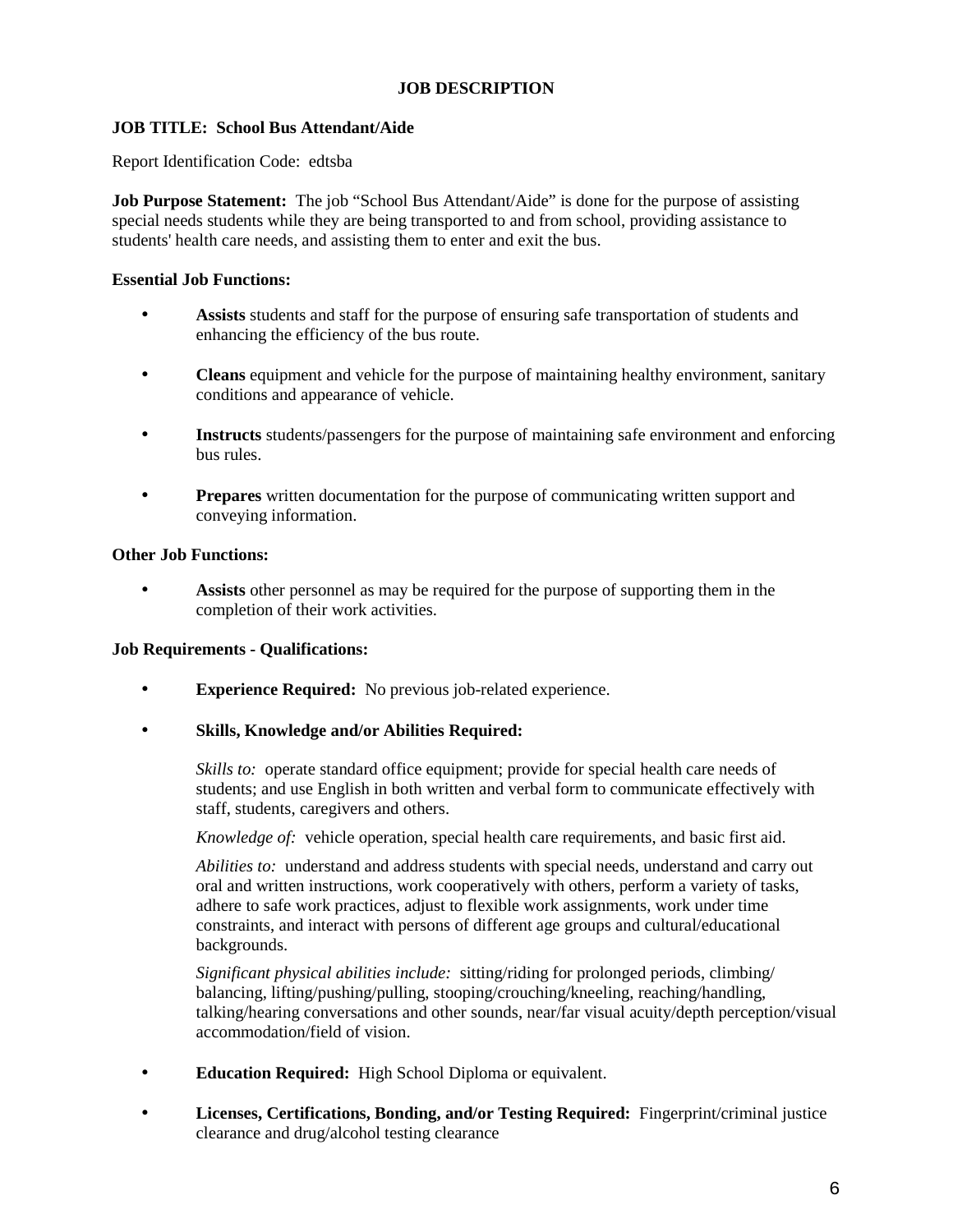## **SCHOOL BUS DRIVER POLICIES, DEFINITIONS, GUIDELINES**

## **Definitions and Guidelines**

# **Definitions**

- a) Route: A route is defined as that time spent operating a bus taking children to and from school plus pre and post trip inspections. It is also defined as that time spent transporting students to a regularly scheduled classroom outside their typical school building (e.g.; work experience). Regularly scheduled is defined as the minimum of meeting at least once weekly over an extended period of time. Trips that do not meet this requirement will be considered to be field trips for compensation purposes.
- b) Activity Trip: An activity trip is defined as a trip not identified as a route, is not academically driven and occurs outside of the academic schedule.
- c) Field Trip: A field trip is defined as a trip which is not identified as a route and is academically driven.
- d) A rider is a second driver that may be placed on location or overnight status on longer trips.
- e) Location stay is when a driver is put on a minimum eight (8) hour break time to prepare for additional driving associated with the trip.
- f) Travel time is the time an employee is riding to a location as per direction given by the Transportation Supervisor or other designated administrator.
- g) Stand by time is when the bus is not in active service for a minimum of (30) thirty minutes and the driver or aide is not driving the bus or aiding a student.

#### **District Guidelines**

- a) Bus idling is limited to three minutes or less depending upon the weather and direction of the Transportation Supervisor.
- b) Calculation of stand by time is rounded to the nearest 5 minute period: stand by time begins when the bus is secured at a location after the students are unloaded and lasts until the bus is restarted and back in service – with the minimum difference in the two times being 30 minutes or greater. (Example  $-8:15$  a.m. bus secured and at 8:47 a.m. bus starts back in service – equals a break longer than the 30 minute minimum and is logged as a 30 minute stand by time period.) There will be cases where the driver will have multiple stops which require a certain amount of stand by time. Trips such as this will require the driver to keep a log of their stand by time which will be added together for a total stand by time for the route/trip.
- c) Duties during stand by typically include supervision of the bus, additional cleaning of the bus and other duties as assigned by the Transportation Supervisor. Bus cleaning includes sweeping, cleaning windows, cleaning seats, etc. Bus cleaning can occur during stand by times or at such times as approved by the Transportation Supervisor.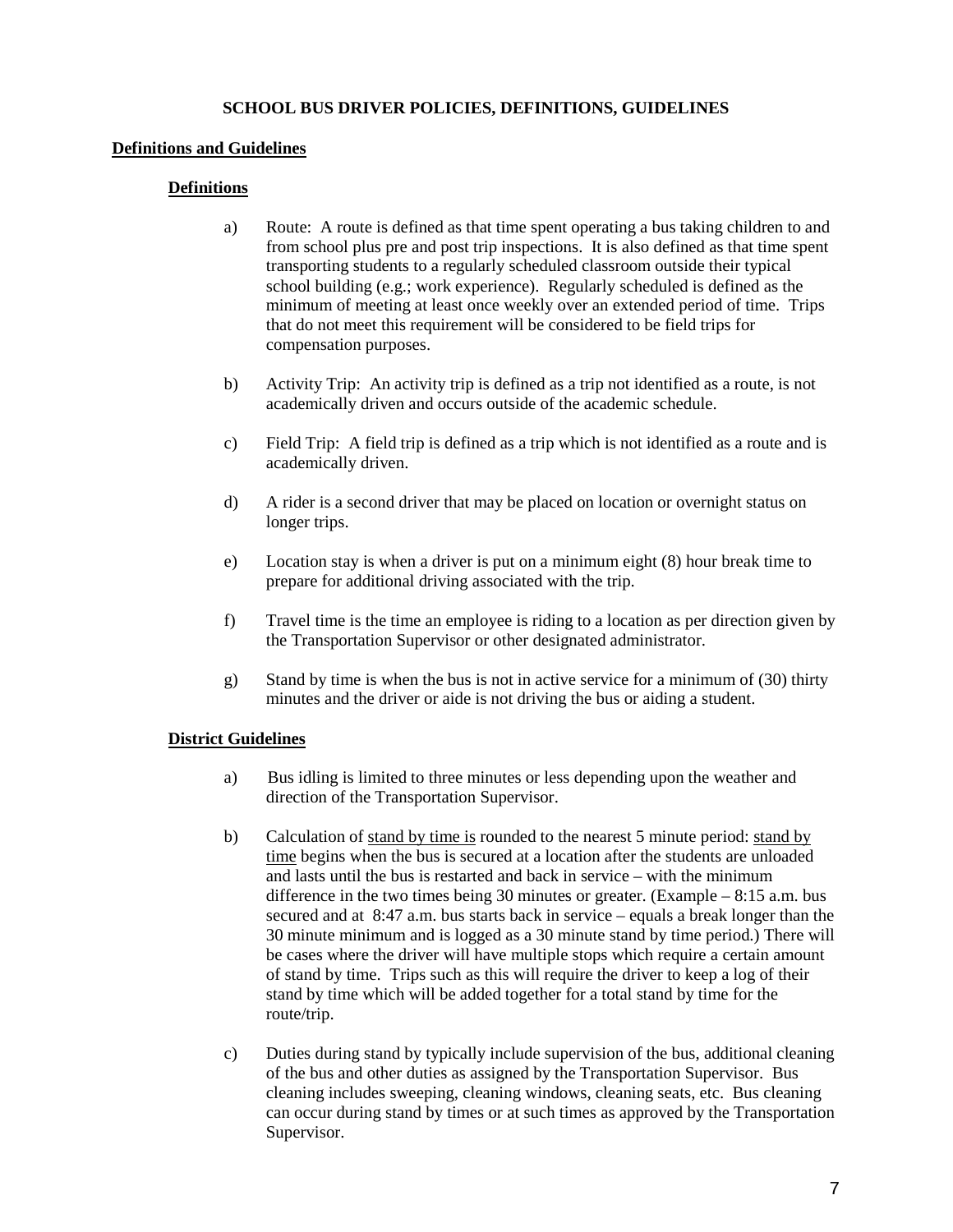# **A. SCHOOL BUS DRIVER CATEGORIES**

Drivers will be categorized into two (2) groups: A. Route Drivers; and B. Substitute/Activity Drivers.

- 1. Route drivers will drive an assigned route and school activities assigned by the Transportation Supervisor.
- 2. Substitute/Activity drivers will drive as:
	- substitutes for route drivers in their absence
	- activity drivers or field trip drivers
	- substitutes for activity trip drivers on an as needed basis

## **B. SCHOOL BUS ATTENDANT ASSIGNMENTS**

- 1. The hire date in the Transportation Department shall determine the name placement in rotation of the Bus Attendants in this department.
- 2. The Bus Attendants will follow the same procedure as the school bus drivers in "Driving Assignments," Section C, under School Bus Driver Policies.

# **C. DRIVING ASSIGNMENTS**

- 1. The Transportation Supervisor will use the following procedures in making driving assignments.
	- A. Regular route assignments:
		- 1) Drivers will begin each new school year on the route that they were assigned to during the previous spring. In early October and in February of each year, routes will be reviewed and route times/routes established. After the routes are established, they will be offered to the drivers based upon their seniority as a Driver. The Transportation Supervisor has discretion to override a route driver's choice of a route assignment and re-assign the driver to a different route. The reassignment may be based upon the driver's suitability for the route, including driving experience, prior performance, and compatibility with student needs and/or other relevant factors.
		- 2) When a regular route becomes available during the current school year, the following procedure will be used to fill the route:
			- a) The position will be filled by a regular route driver who would gain in time and by using the seniority list as a basis. In the event a vacant route is unable to be filled by a driver internal to the Transportation Department, the position will be filled per the District's established hiring procedures.
			- b) The open route created by reassigning a route driver will be filled by following the District's established hiring procedures.
		- 3) Route Drivers may be assigned field trips when the trip does not conflict with their regular route. Said drivers must notify the Transportation Supervisor at the time of their route assignment of their wish to participate in Activity Driving. This pertains to Monday through Friday driving only – between scheduled route times.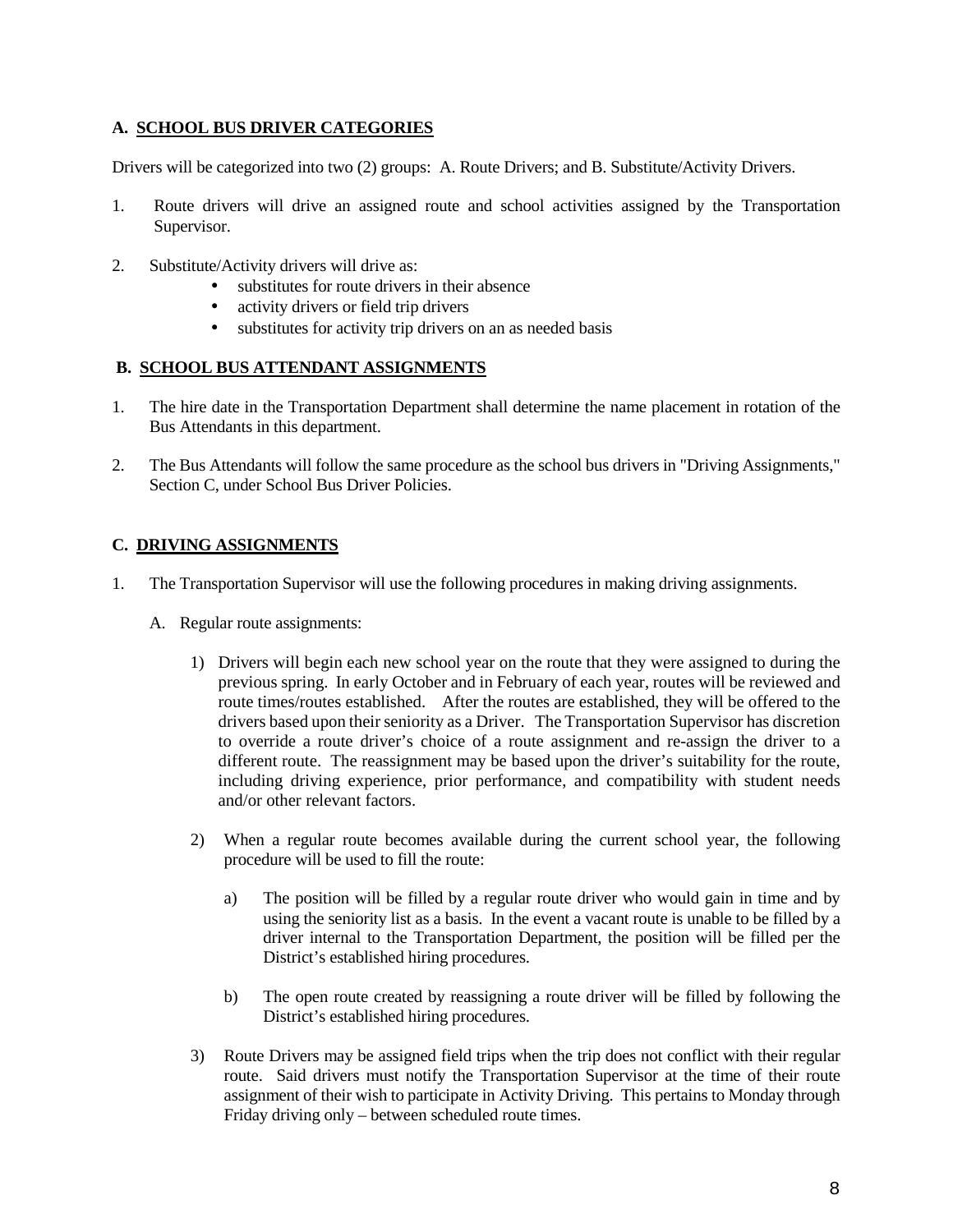- B. Activity Trip Assignments
	- 1) Activity trip assignments will be managed by utilizing one rotational chart: Route Drivers and Substitute/Activity Drivers in order of certification date.
		- a) Each trip will be assigned a trip number. The trip numbers will be assigned in sequence as they appear on the trip sheet. Additions to the trip sheet will also be assigned a trip number as they are received by the Transportation Supervisor.
		- b) Activity trips will be assigned to drivers in order of their appearance on the rotational chart. As trips are assigned, the trip number will be placed in the square to the right of the driver's name or a symbol will be placed explaining why the driver did not receive a trip in turn. Symbols used will be:
			- $X$  Not available  $N$  Not qualified
			- O Driver refused A Absent
			- U Unable to contact driver
- 
- c) Rotation shall be continuous.
- d) When a driver refuses a trip, is not available for a trip, is not qualified for a trip, is absent, or cannot be contacted for a trip, his/her name will go to the bottom of the rotational chart.
- e) Assigned trips will not be traded.
- f) Routine activity trips will be posted under the driver's name no later than the Friday prior to the week of the trip. It will be the driver's responsibility to check for his/her assigned trips each Friday afternoon.
- g) Additional trips will be assigned after notifying the driver by telephone.
- 2) Each trip will be documented on a "Driver's Report of School Bus Activity Trip" form. . Drivers are expected to report to work 30 minutes prior to the departure time noted. This will allow time for the driver to: a) inspect bus, b) correct discrepancies, c) drive to the school, and d) load passengers.
- 3) When a driver arrives at work and finds that the assigned trip has been canceled or rescheduled, the driver will be compensated a minimum of 1½ hours when that time is utilized by cleaning or fueling their bus and/or completing paperwork.
- C. Substitute Assignments
	- 1) Substitute drivers will be used to drive for regular route drivers in their absence. They will be selected by the Transportation Supervisor on the basis of availability and qualification.
	- 2) When a driver is notified to drive a regular route, that driver will normally remain on that route until notified by the Transportation Supervisor that the regular route driver is returning.
	- 3) If a substitute driver is selected to drive a regular route that conflicts with a previously assigned trip, that driver will be given a choice as to which driving assignment he/she will drive.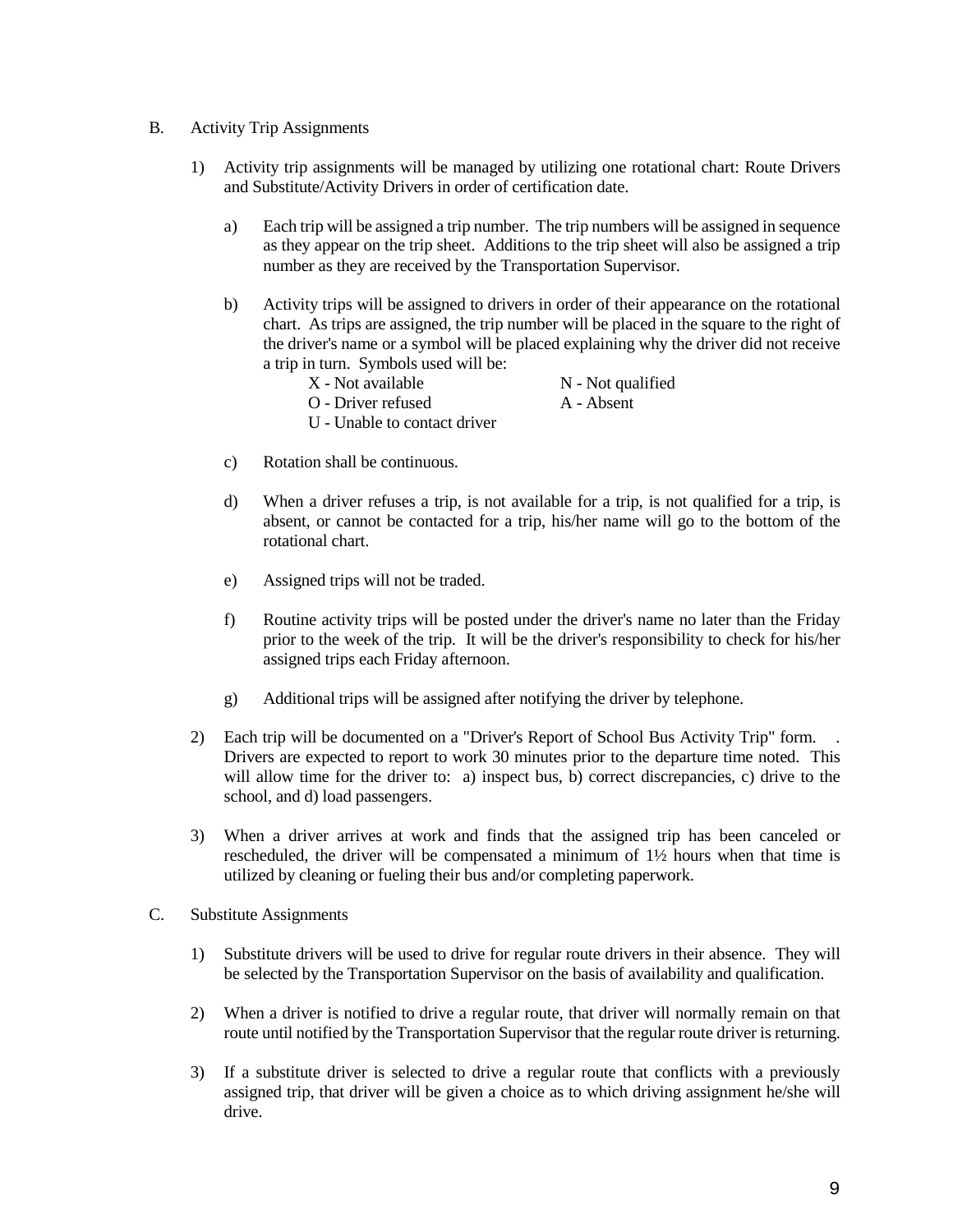# **D. COMPENSATION**

#### Regular Route Driver

- a. Compensation for driving a route will be defined by the approved District wage scale for transportation.
- b. Compensation for attending mandatory training will be paid at the same rate as driving a regular route.
- c. Stand by time will be compensated at ten dollars and 35 cents (\$10.35) per hour.
- d. Route drivers will be compensated at their regular rate of pay to pre-trip their buses. The schedule is as follows:
	- a. 10 minutes to pre-trip for their morning routes.
	- b. 5 minutes to pre-trip for routes that coincide with the kindergarten schedule.
	- c. 10 minutes to pre-trip for afternoon routes.
- e. A minimum of 1-1/2 hours will be paid each time a driver reports for work when that time is utilized by cleaning/fueling/paperwork.
- f. Route drivers are required to complete an "Employee Absence Report" form when they are absent from work.
- g. Route Count Sheets will be completed by each route driver as required.

#### District Bus Aide Compensation

- a. Compensation for providing aide assistance while working on a route or field trip will be defined by the approved District scale for transportation.
- b. Stand by time for bus aides will be defined as it is for the route drivers and will be compensated at minimum wage or \$7.50/hour, whichever is greater.
- c. Bus aides will be expected to participate in bus cleaning and other duties as assigned by the Transportation Supervisor along with the driver during stand-by time periods.

#### **E. ACTIVITY TRIP COMPENSATION**

- a. Compensation for driving for an activity will be defined by the approved District wage scale for transportation. Meals while on the trip will be at District expense as per policy or with the activity group.
- b. Compensation for attending mandatory training will be paid at the same rate as activity trip driving.
- c. The placement of a bus driver in rotation will be based on their completion of the Idaho State Bus Driver Certification.
- d. Rider and travel time will be compensated at the stand by rate of ten dollars and 35 cents (\$10.35) per hour.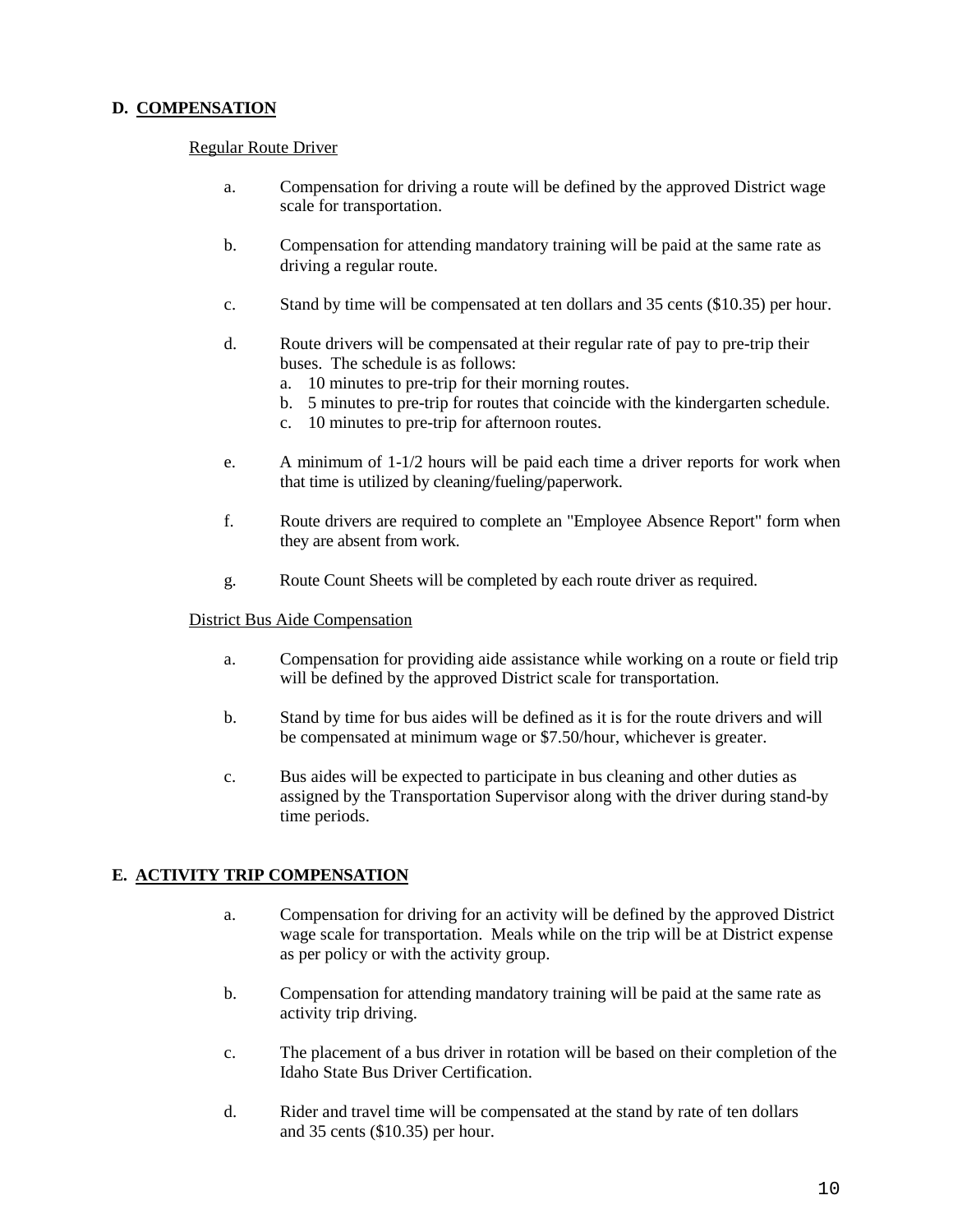- e. Stand-by time will be compensated at ten dollars (\$10.35) per hour.
- f. Driver compensation for pre and post trip inspections plus bus cleaning will be considered driving time and paid at that rate. A driver may spend up to (30) thirty minutes for cleaning the bus, if necessary. Cleaning time beyond (30) thirty minutes must have prior approval by the supervisor.
- g. There may be instances where the driver will be required to stay overnight or be located (8-hour minimum) as a second driver. In instances when a driver is located for multiple nights and is not driving the bus, they may earn up to eight (8) hours of standby time during the time they are not driving a bus or time spent during overnight or location status. They may also earn an additional twenty-five dollars (\$25) for each night away from home.
- h. In instances where a driver is on location or overnight status, the driver will be afforded room and board at District expense according to Rules and Regulations.
- 1. Any activity bus with students must have at least two (2) adults when going out of town. Normally, this would include the driver and the activity sponsor.
- 2. All vehicles will be returned to the bus yard filled with fuel.
- 3. Lodging for the driver will be supplied on activity trips when required.
- 4. Meals shall be made available for drivers by any of the following methods:
	- A. Drivers may eat with students.
	- B. If they will be gone overnight, drivers may be reimbursed for meals in accordance with District Policy. (Original receipts for meals are required for reimbursement.)
	- C. Drivers may be required to bring a sack lunch.

 The method shall be determined and indicated on the "Request for Transportation" form. Drivers shall be informed of the method by the Transportation Supervisor.

- 5. Activity trip time will be divided into three (3) categories as follows:
	- A. Driving Time shall be defined as time 30 minutes before departure until driver has unloaded the bus at the destination, to include all rest stops. The same will apply on the return trip to include the cleaning and the fueling of the bus.
	- B. Free Time is when the driver shall be free to go where he/she pleases. Meal time shall be classified as free time. Drivers will not be paid for free time and will not be allowed to use a bus for transportation during free time except to go eat and with the activity director's approval.
	- C. Stand by Time is paid at the rate of \$10.35 per hour. Stand by time is when a driver is away from the bus yard with a bus and required to be on call for his/her services. The driver is responsible for supervision of the bus during these times. The driver could assume other supervision responsibilities during this time.
- 6. Drivers will log all times on trip sheet and have the trip sheet signed by the activity director (coach, chaperon, teacher, etc.).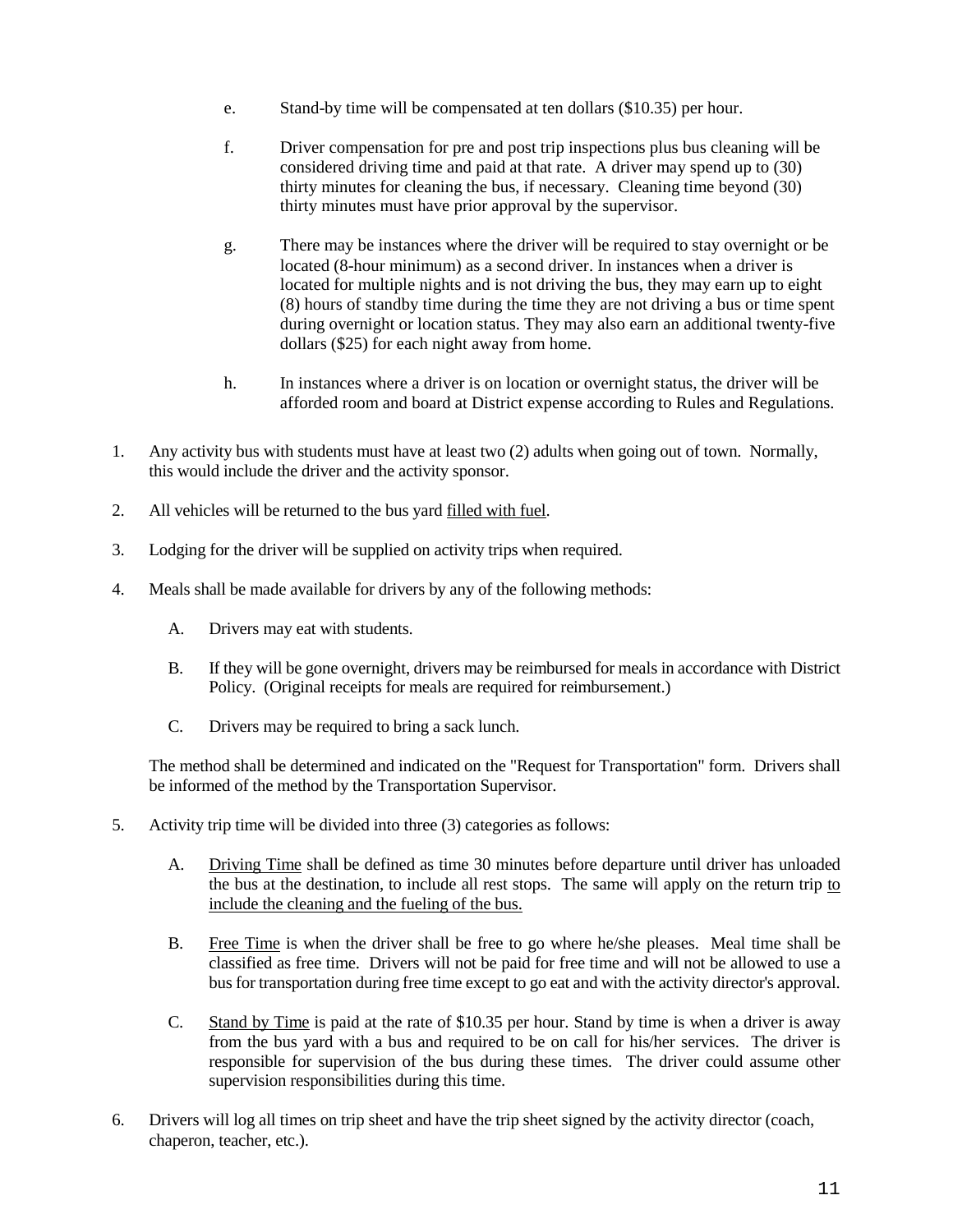7. Maximum driving and on-duty time shall not exceed those indicated in "Code of Federal Regulations Transportation", Part 395, which indicates:

# Federal Mandates

- a. A driver may not be on the clock for more than (15) fifteen consecutive hours.
- b. The (15) fifteen hours starts with the driver check in and progresses from that time.
- c. The (15) fifteen hour clock restarts after an uninterrupted (8) eight hour break.
- d. A driver may not operate a bus for more than (10) ten hours in any (15) fifteen hour timeframe.
- e. A driver may not operate a bus after being on duty for 15 hours.
- f. In situations where there is a trip that will exceed 15 total hours and/or ten hours of driving time a second driver will be used. The second driver must have 8 continuous hours of off the clock time before they can drive.

## District Guidelines

- a. A driver may not operate a bus for more than  $(10)$  ten hours in any  $(15)$  fifteen hour timeframe.
- b. A second driver may exceed the (15) hours only in a rider capacity. Such exceptions to the (15) fifteen hour rule must have prior approval by the Transportation Supervisor. Said approval will be given on a case-by-case basis.
- c. There may be cases where a second driver will exceed the overall (15) fifteen hour timeframe during their ride home on a bus. In such cases the driver will be compensated at the stand-by time rate for the additional hours worked.
- 8. Activity drivers are required to clean the inside of their assigned bus upon the completion of the activity and as needed during the trip. Minimum cleaning requirements will include: a) sweeping floor, b) emptying trash, and c) relining the trash container. Drivers will be paid their regular rate of pay to clean their bus. Failure to clean the bus could result in disciplinary action.
- 9. Activity drivers are required to fuel their assigned bus as needed during the trip and upon completion of the activity, prior to returning to the bus storage area. Drivers will be paid their regular rate of pay to fuel their bus. Failure to fuel the bus could result in disciplinary action.

# **F. ACCIDENT REPORTING**

- 1. Bus driver radios yellow control (or base); yellow control or base calls police and/or ambulance (911). If radio is out of commission send (2) most responsible students to phone. The bus driver should not leave the bus unattended other than to protect the scene of the accident (i.e. triangles, flashers).
- 2. Keep students on bus unless fire or other danger exists.
- 3. The Transportation Supervisor will notify a Central Office Administrator when there is an accident.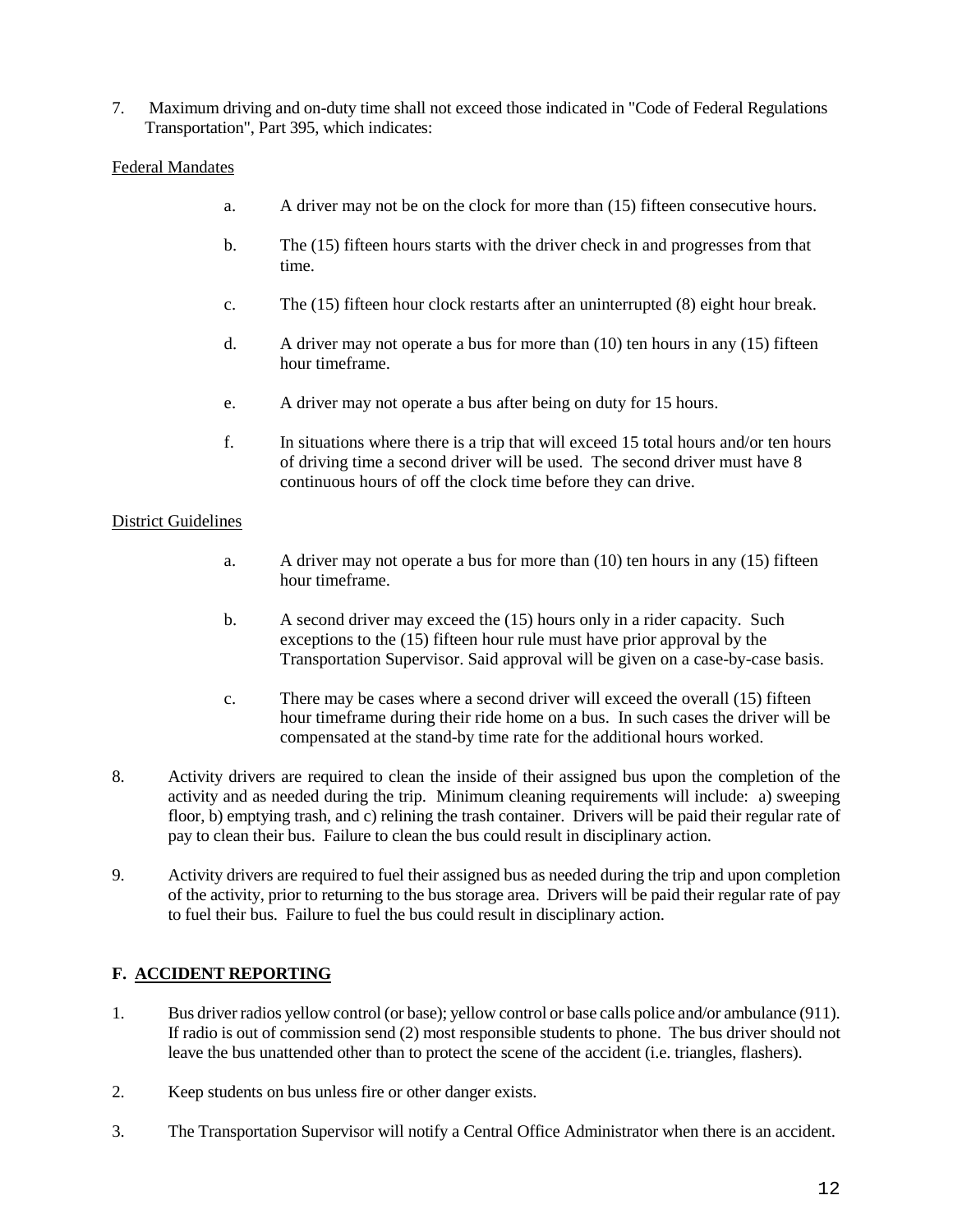- 4. The Transportation Supervisor will dispatch a replacement bus if needed.
- 5. The Transportation Supervisor will contact all school principals in the event an accident affects school arrival times.
- 6. The Transportation Supervisor will proceed to the accident site to assist in needed assignments.
- 7. The Driver(s) will fill out an accident report and/or a written description/summary of the accident and provide it to the Transportation Supervisor.
- 8. It shall be the responsibility of a Central Office Administrator to follow-up on any necessary reporting of the accident and/or notify the appropriate agencies.
- 9. The driver will be required to undergo a drug/alcohol test following an accident.
- 10. The District will maintain a record of all accidents.
- 11. Anytime a bus is damaged, the driver of the bus must report the damage to yellow control or the Transportation Supervisor immediately.

## **G. PRE-TRIP INSPECTIONS**

- 1. Pre-trip inspections will be completed by using the checklist provided in each bus. Checklists will be available in the driver break room.
- 2. The driver will place the initial of his/her last name in the appropriate block of the "Daily Report".
- 3. Drivers will document all discrepancies noted during a pre-trip inspection on a trip sheet or vehicle condition report.
- 4. Mileage will be documented on the "Daily Report" before the first trip of the day and after the last trip of the day.

#### **H. FUELING BUSES**

- 1. When returned to the bus yard, all route buses should have enough fuel to run the next route.
- 2. Any driver who runs out of fuel in a School District bus, due to negligence, may be subject to disciplinary action, up to and including termination.

# **I. DRIVER TRAINING**

- 1. New drivers will be given a minimum of 40 hours of training in the art of driving, care of buses, handling of children and safety prior to being certified as a school bus driver. The following procedures will be used to train new drivers.
	- A. Drivers will be required to enroll in the next regularly scheduled first aid/CPR training session.
	- B. All lessons in the "School Bus Curriculum Series" will be completed with satisfactory test scores.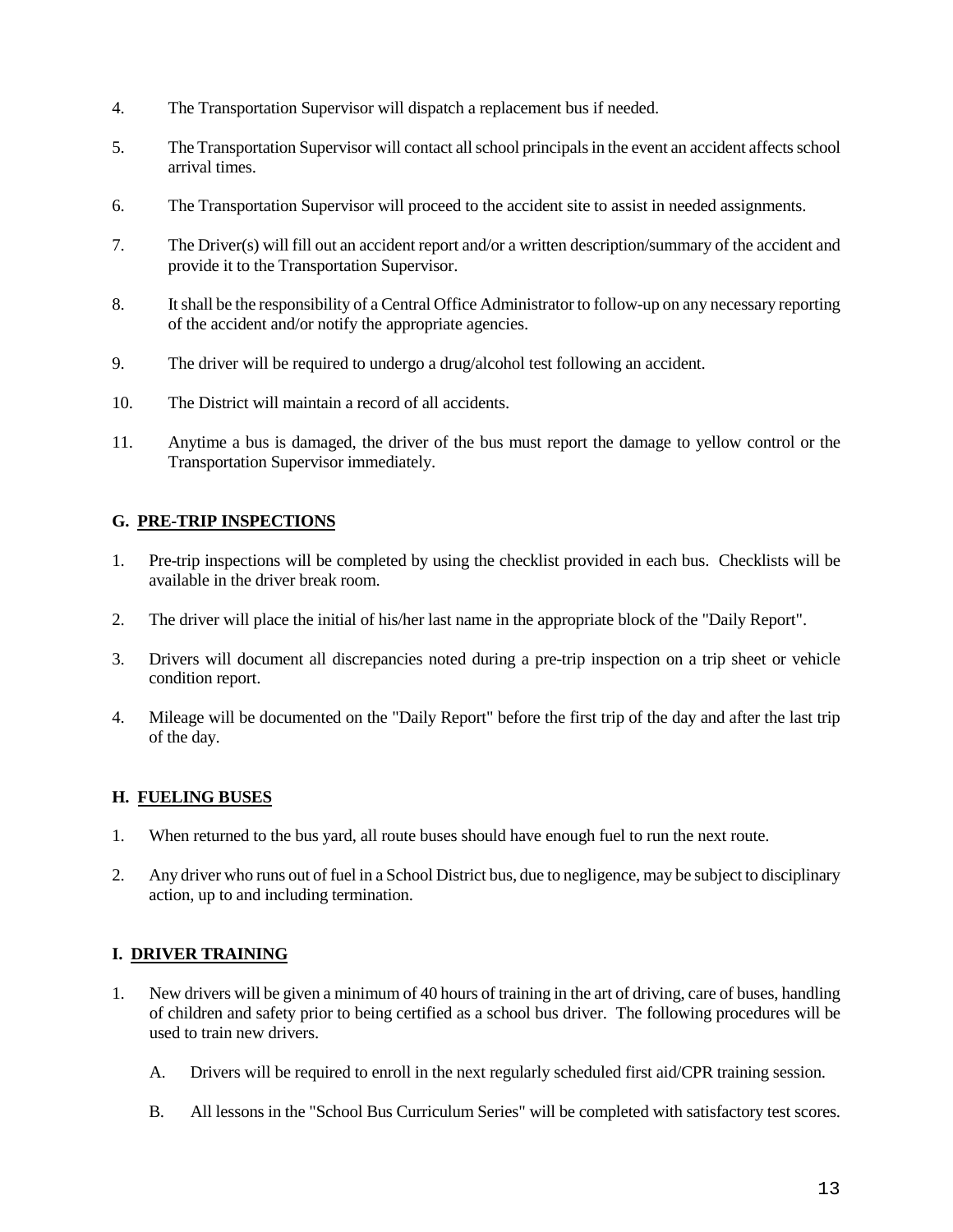- C. Drivers will be required to ride with certified drivers in order to learn:
	- 1) Routes
	- 2) Operational procedures
	- 3) Driving techniques
- D. New drivers will be allowed to drive EMPTY buses under the supervision of certified drivers when authorized by the Transportation Supervisor. NOTE: New drivers will not drive a school bus with students until completely certified.
- E. New drivers will be placed on an "advanced" training program following certification. This training will consist of actual trips, which will be assigned in a three (3) step phase:
	- 1) Step 1 Short trips (up to 50 miles round trip)
	- 2) Step 2 Intermediate trips (up to 150 miles round trip)
	- 3) Step 3 Long trips (over 150 miles round trip)

 The progress of each new driver will be closely monitored and trips assigned in accordance with the new driver's abilities. The Transportation Supervisor will determine when the new driver will be placed in the normal rotation.

- F. New drivers on "advanced" training will be assigned trips which may or may not follow the rotational chart sequence indicated in procedures established in Item "C. DRIVING ASSIGNMENTS": B. Activity Trip Assignments.
- 2. New drivers undergoing initial certification training will be paid for all training time.
- 3. Drivers will be paid the probationary rate when they ride a route in order to learn it.
- 4. Any driver who does not meet State training requirements will not be allowed to transport students, will be placed on probation without pay, and may be terminated. The school district will follow all State identified training regulations.

# **J. BREAKDOWN PROCEDURES**

- 1. Drivers will complete the following steps anytime their bus becomes non-operational when outside the fence of the bus yard.
	- A. Turn ON "hazard" lights.
	- B. Park the bus out of the flow of traffic as far as safety will permit.
	- C. Position the three (3) emergency triangle reflectors.
	- D. Determine whether to evacuate or leave passengers on the bus.
	- E. Notify officials.
- 2. The Transportation Supervisor will dispatch another bus and/or take the necessary steps to provide the required assistance.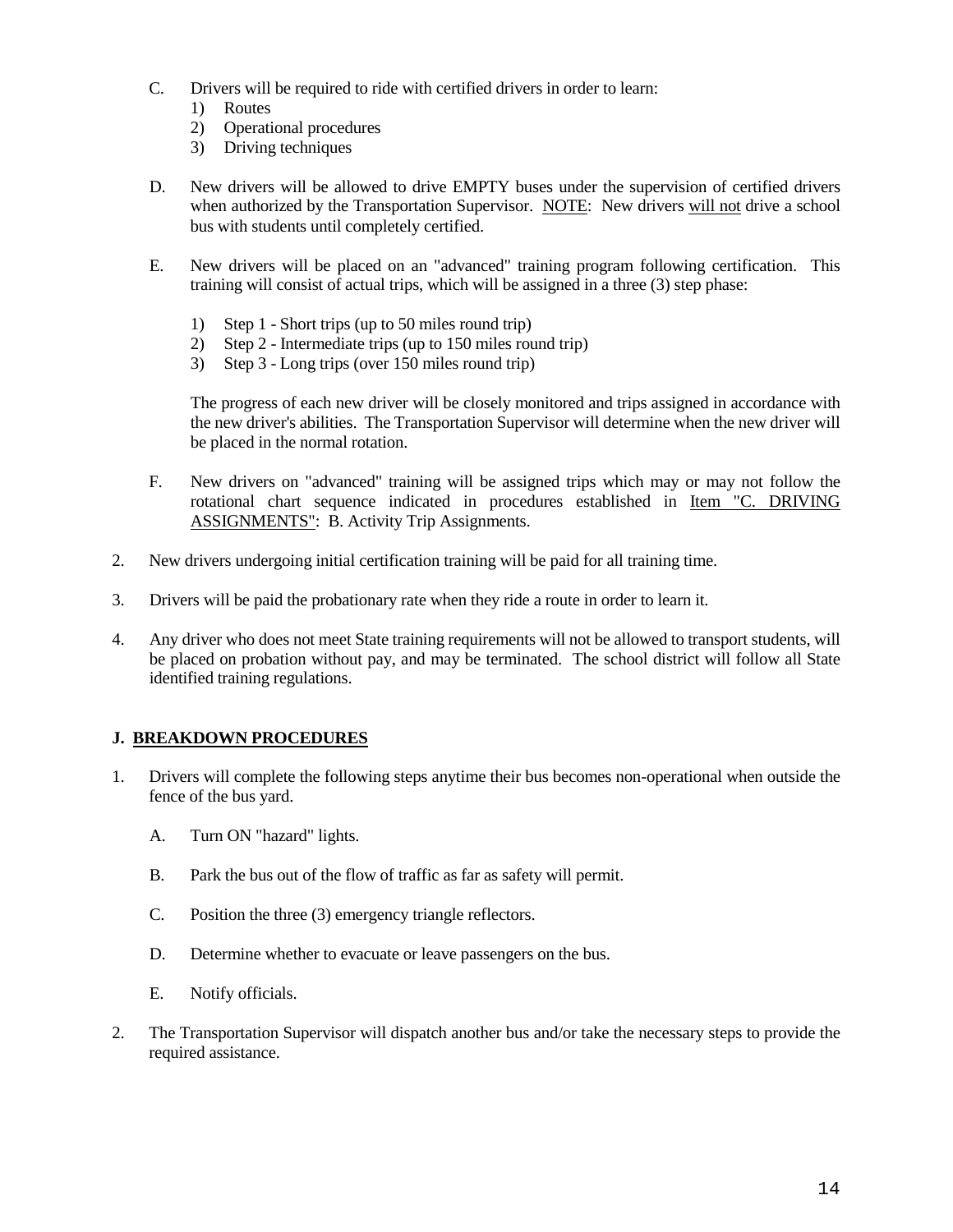# **K. TRAFFIC VIOLATIONS OR ACCIDENT CAUSING ANY DAMAGE TO THE BUS**

- 1. A school bus driver who is cited for a traffic violation or involved in an accident causing damage to the bus while driving a school bus will meet with the Transportation Supervisor and/or Central Office administrator. As a result of this meeting, appropriate disciplinary action, up to and including termination may be imposed.
- 2. A driver who is cited for a traffic violation will be required to pay the fine, post bail, and/or provide for his/her own defense.
- 3. Any school bus driver who has six points or more on his/her driving record within the previous 36 months will be subject to disciplinary action, up to and including termination.
- 4. Any school bus driver who is guilty of one of the following violations within the previous 36 months, committed on employee's own time, will be subject to disciplinary action, up to and including termination:
	- Driving while under the influence of alcohol or other drugs.
	- Notice of Suspension for Failure of Evidentiary Testing
	- Using a motor vehicle to commit a felony.
	- Leaving the scene of an accident in which you were involved.
	- Making false statements, oral or written, to the Transportation Department.
	- Reckless driving.
	- Conviction in another state for an offense that, if committed in Idaho, would be grounds for suspension.
	- Driving with a suspended license.
	- Illegally passing a school bus.

# **L. CUMULATIVE EFFECTS**

The District will maintain driving records from the first day of employment through the final day of employment. The historical perspective of these records will be used to judge each driver's ability with respect to route assignment, trip assignment, and/or continued employment.

# **M. ABSENT GUARDIAN POLICY--SPECIAL EDUCATION**

Procedures to follow if there is not a guardian to accept child from bus when returning from school:

- 1. The bus driver will radio yellow control advising yellow control of the situation.
- 2. Yellow control will call the student's residence.
	- A. Yellow control may or may not have a phone number.
- 3. If no contact can be made, yellow control will call the student's school.
	- A. Authority at school may offer alternative phone numbers.
	- B. The school may have had direction not to put student on bus.
- 4. If it is convenient in route, driver will return to residence, school or daycare at a later time.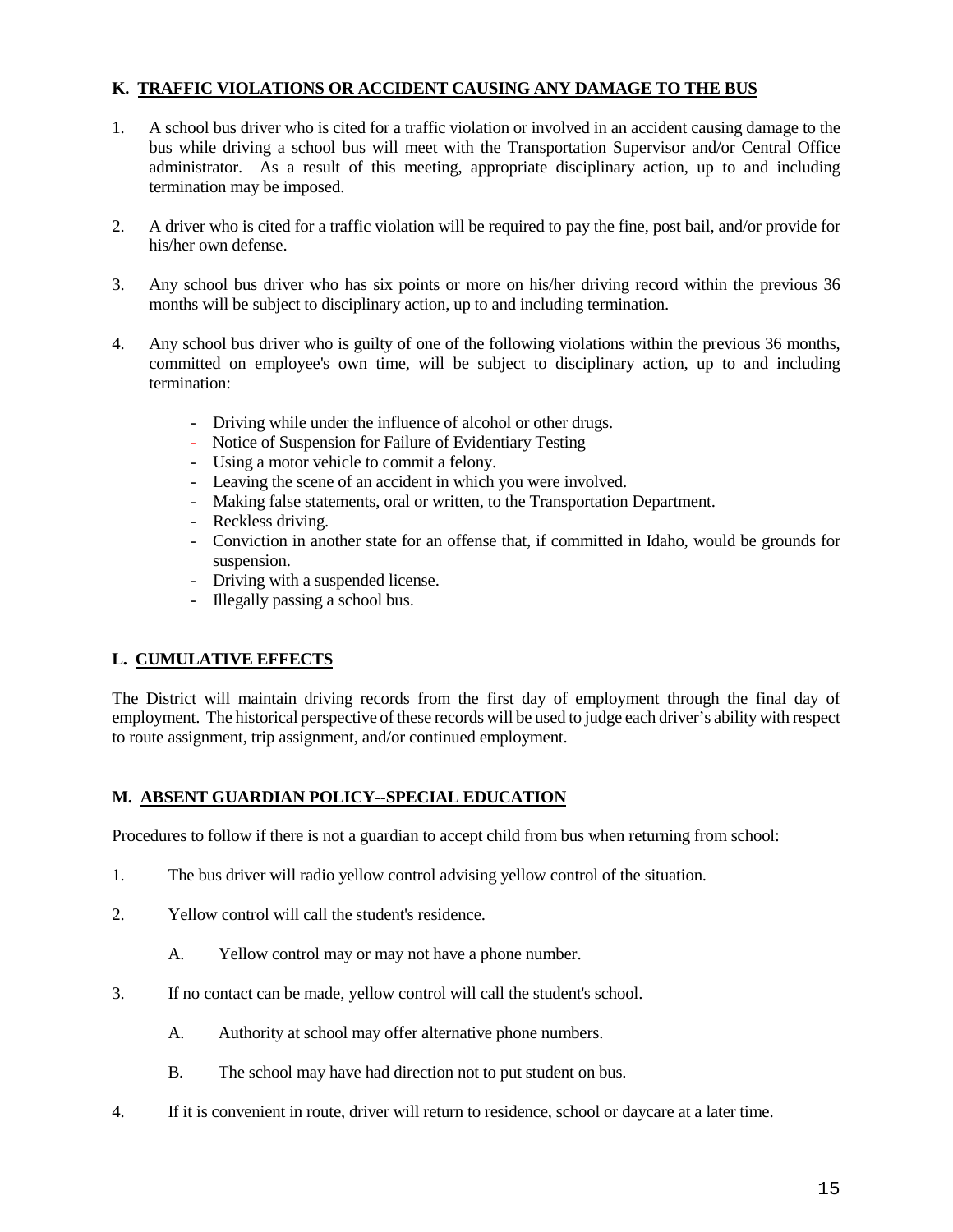- A. Yellow control will continue trying to call residence or emergency phone number.
- 5. If the above contacts have been made and student still cannot be dropped off then a decision will be made to call Health & Welfare.
- 6. After entire route has been completed, yellow control will inform Health & Welfare and the driver will drop the student at Health & Welfare, 1118 "F" Street, Lewiston.

# **N. PUBLIC CONTACT RECORD**

Upon receiving a concern or complaint from a patron, the Transportation Department will record the information on a *Public Contact Record form*. This information will be shared with the driver/bus attendant/mechanic as appropriate.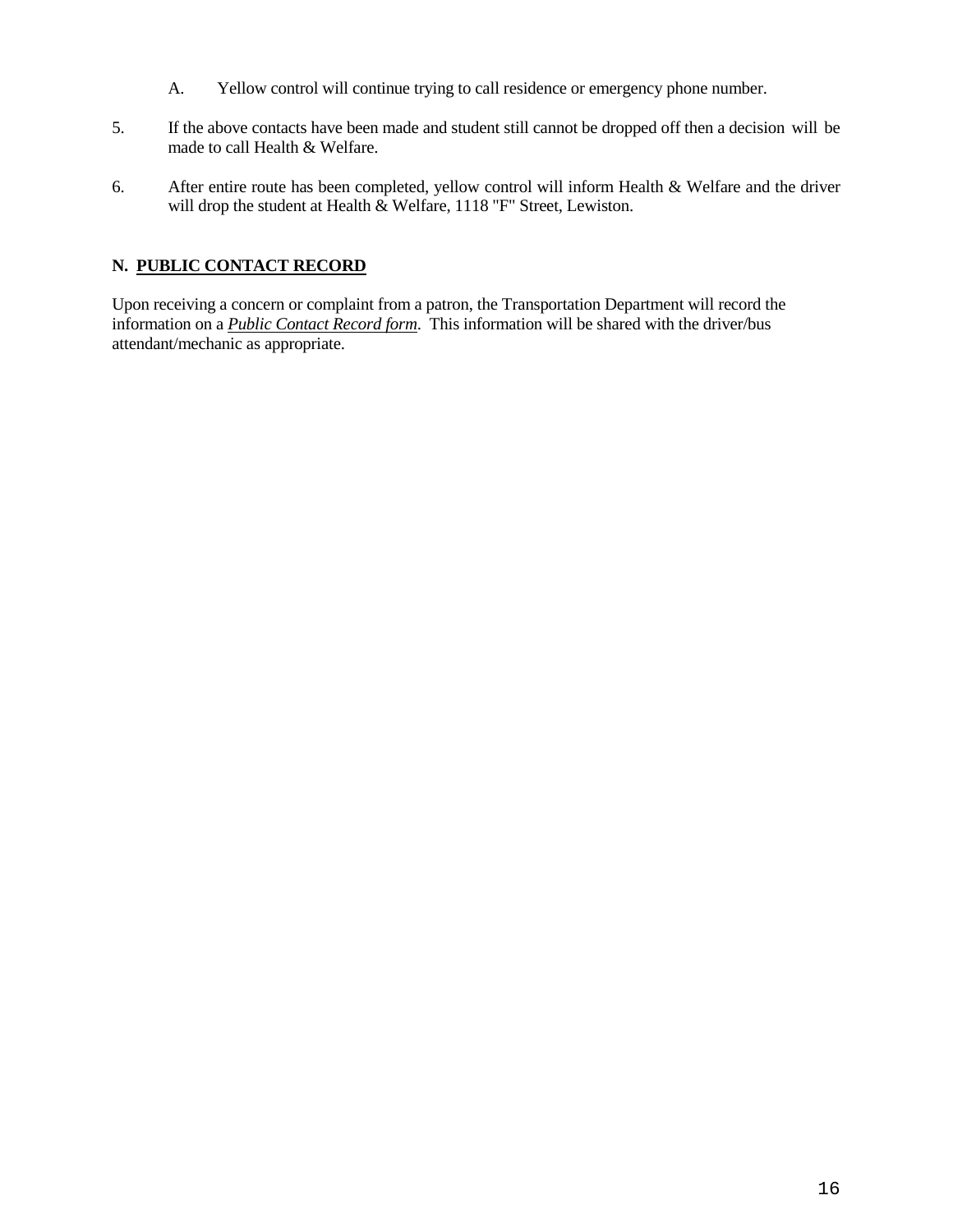#### **Lewiston Transportation Department Lewiston Independent School District No. 1 Drug Free Work Place Policy**

#### **Policy Statement:**

In recognition of the harmful effects that the use of illegal drugs and the misuse of alcohol can have on drivers engaged in the transportation industry, Lewiston Independent School District No. 1 has a responsibility to its drivers and to the public at large to see its commercial vehicle operators are both drug and alcohol free while on duty. Therefore, Lewiston Independent School District No. 1 is implementing this Drug and Alcohol Free Workplace Policy, including within its provisions those regulations contained within Department of Transportation (DOT) Controlled Substance and Alcohol Use and Testing, as contained in 49 CFR Part 382 and Part 40.

#### **Implementation Schedule:**

This policy will become effective upon adoption by the School Board of Trustees and will apply to all prospective and current drivers of Lewiston Independent School District No. 1 who are required to obtain a commercial drivers license (CDL) in order to operate commercial vehicles.

#### **Drivers' Use of Alcohol:**

Lewiston Independent School District No. 1 is committed to ensuring that its drivers do not operate a commercial vehicle while under the influence of alcohol. Therefore, drivers are not to consume alcohol within eight (8) hours of reporting to work. Drivers are not to report to work or remain at work while having a blood alcohol concentration (BAC) of .02 or greater. Drivers are prohibited from using or possessing alcohol while they are on duty.

#### **Drivers Use of Illegal Drugs:**

Lewiston Independent School District No. 1 has an absolute prohibition against a driver's use of illegal drugs, or the illegal use or misuse of prescription or nonprescription drugs. The prohibition extends to such use both on and off the job. Evidence that a driver has tested positive for the presence of illegal drugs in a drug test given under the terms of this policy will be proof sufficient to establish the driver's violation of this provision.

#### **Drug Alcohol Testing of Prospective and Current Drivers**

#### **Pre-Employment Testing:**

All prospective drivers will be tested for the presence of illegal drugs prior to driving a commercial vehicle for Lewiston Independent School District No. 1. Furthermore, all prospective drivers must disclose to the District any previous employers for whom they have worked as a CDL driver within the previous two (2) years. Lewiston Independent School District No. 1 will then request from those employers information regarding any incidents where the prospective driver has tested positive for illegal drugs or alcohol, or refused to test within the previous two (2) years. In the event the District receives information from a former employer that the prospective driver has tested positive for drugs or alcohol with the previous employer, that prospective driver will not be offered employment, or his/her conditional employment with Lewiston Independent School District No. 1 will be terminated. Any driver who is found to have previously tested positive for illegal drugs or alcohol and who is hired by Lewiston Independent School District No. 1 must show that he/she has been evaluated by a Substance Abuse Professional and was found to be not drug or alcohol dependent. It will be Lewiston Independent School District No. 1 responsibility to ensure that any required follow-up tests of such drivers are conducted as required by the DOT regulations.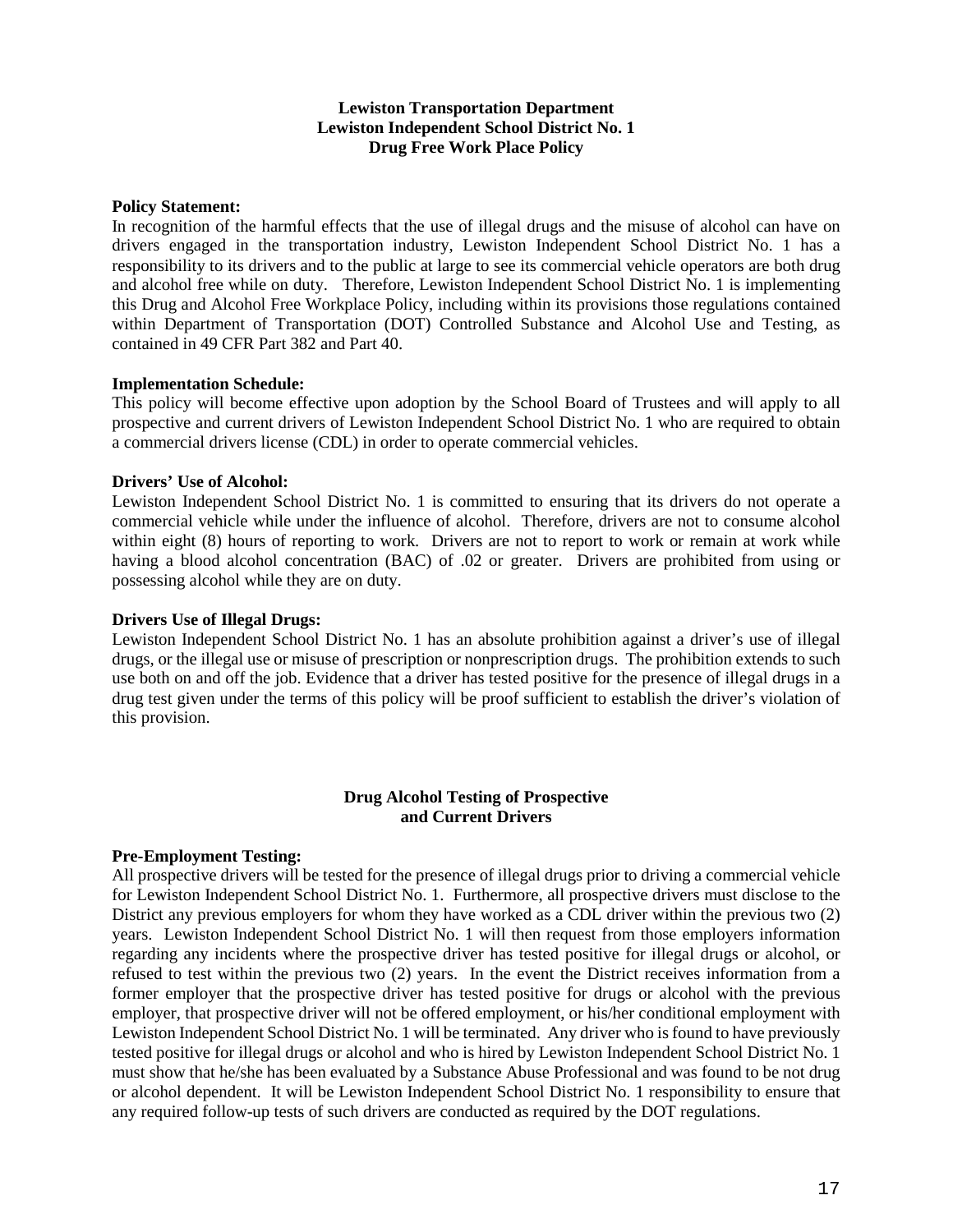## **Random Testing:**

All drivers will be subject to random drug and alcohol testing. Random testing selections shall be made by a scientifically valid method. Random testing for alcohol will take place just prior to, during, or immediately following a driver's duty time.

#### **Post Accident:**

A driver operating a school-owned commercial vehicle that is involved in a reportable accident will be tested for both illegal drugs and alcohol as soon as practicable. For terms of this policy a reportable accident is any accident that results in damage to the bus, person and/or other property. Alcohol testing must be administered within two (2) hours of the accident where possible, but in no case later than eight (8) hours. Drug testing must be administered within 24 hours of the accident.

Any driver required to be tested under this section must remain readily available for such testing and may not consume alcohol within eight (8) hours of the accident or until he/she has been tested for alcohol. A driver involved in an accident requiring a drug and alcohol test must notify the Supervisor of Transportation and/or designated authority of the accident as quickly as possible and comply with those instructions given him/her regarding the taking of the drug and alcohol test.

#### **Reasonable Cause:**

Lewiston Independent School District No. 1 may require a driver to be tested for illegal drugs or alcohol when there is reasonable cause to believe the driver is under the influence of illegal drugs or alcohol while at work.

## **SPECIMEN COLLECTION PROCEDURES AND TEST RESULTS NOTIFICATION**

#### **Adulteration of Submission of a Concealed Specimen:**

If, during the collection procedure, the collection monitor detects an effort by the driver to adulterate or substitute a specimen, a second specimen will be immediately requested. If a second specimen is provided, that specimen will be tested. If the request for a second specimen is refused, the collection monitor will inform the supervisor of the department of the driver's refusal to submit a true specimen. Such conduct by the driver will be considered a refusal to provide a true specimen. Furthermore, in the event the donor's specimen is identified by the testing laboratory as adulterated or unsuitable for testing, that result will be considered equivalent to the donor testing positive for illegal drugs.

In the event that a prospective or current driver submits a specimen that the laboratory later identifies as a diluted specimen, the District will advise the driver of that result and request the driver submit a second specimen. Such drivers will be advised by the Supervisor not to drink any fluids prior to the test.

#### **Drug/Alcohol Specimen Collection Procedures:**

A driver's urine specimen will be used to test for illegal drugs. All such testing will utilize the split specimen collection procedure. Under that procedure, each driver will have his/her urine specimen sealed in two separate containers, with both containers being sent to a SAMHS certified laboratory for testing.

If a driver's first specimen tests positive, that driver may request within three (3) days of the positive test notification the other specimen be tested at a second SAMHSA laboratory. This second test will be done at the driver's expense unless the second test comes back negative. During the time the second specimen is being tested, the driver may be suspended without pay. Any driver that has a negative result on a test of his/her split specimen will be given back pay for the duration of the suspension and will be reimbursed the cost of the second test.

Personnel who have been instructed and trained in collection procedures set by the DOT will do all specimen collection. All testing for alcohol will be done by the use of DOT approved alcohol testing procedures conducted by trained and qualified alcohol testing technicians.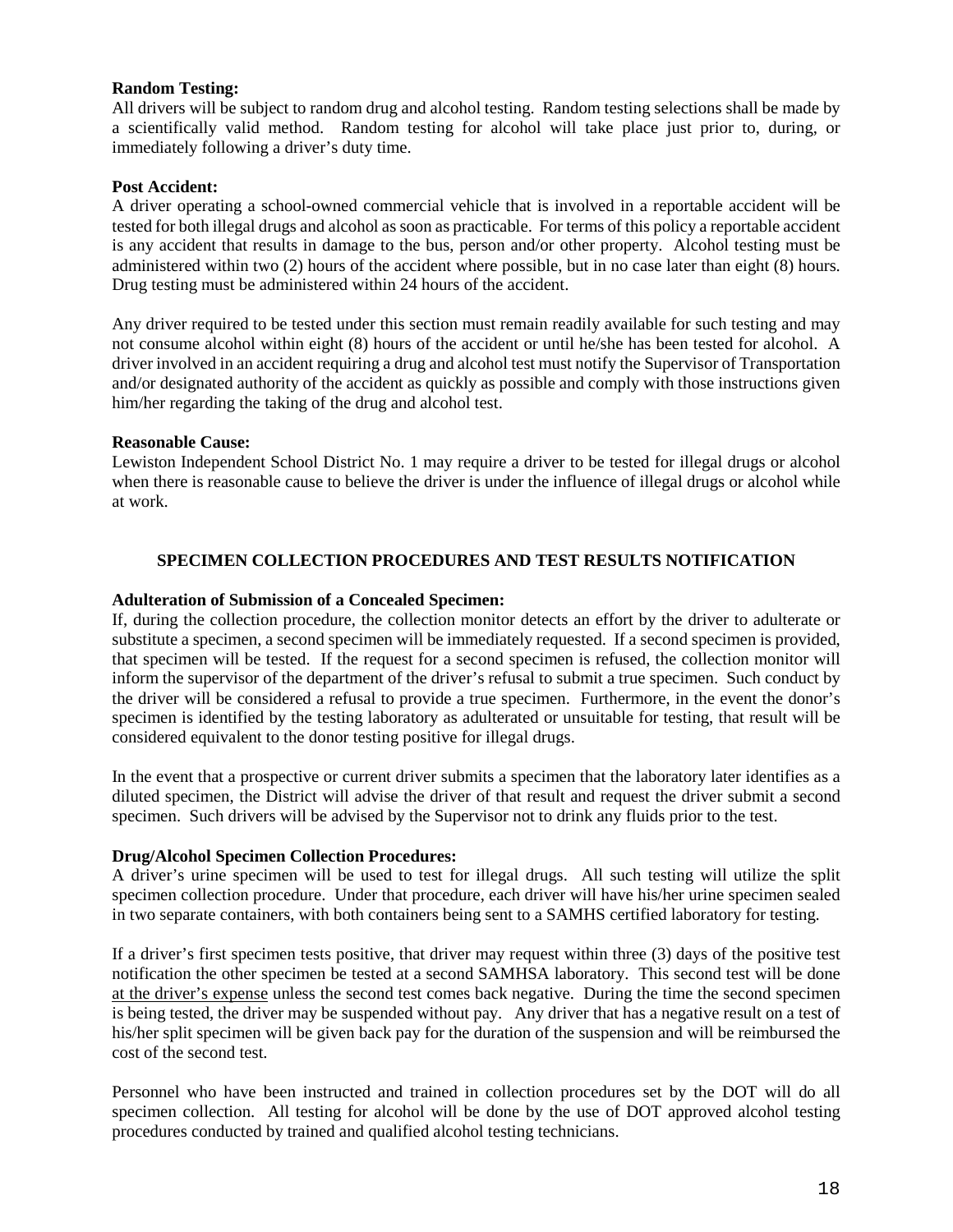## **Notification of Test Results:**

Lewiston Independent School District No. 1 has arranged that all test results; both drug and alcohol will be forwarded to the District through Minert & Associates, Inc., who will serve as representatives of the District, as well as the representative of the Medical Review Officer (MRO).

Prior to the District being informed that a prospective or current driver has tested positive for illegal drugs, the driver will be offered an opportunity to personally discuss the positive drug test with the MRO or the representative of the MRO. The MRO will follow up on such information as is appropriate. Any driver who is taking a prescription drug that may have been the cause of a positive test result will be asked to provide the name of the medication and the identity of the prescribing physician for verification. If this is verified, the driver's test results will be reported as negative. If, after consideration of the matter, the MRO finds no reason to doubt the validity of the positive test, that result will be conveyed to the District contact, as well as the identity of the drug.

If the driver cannot be located, the MRO, or his representative, may request that the District arrange for the bus driver to contact the MRO as soon as possible to discuss the results of the positive test. The MRO will communicate a positive result to the District without discussing the results with the driver if the driver expressly declines the opportunity to discuss the results of the test or if the driver is instructed by the District to contact the MRO but fails to do so within five (5) days.

#### **Refusal:**

A driver operating a commercial vehicle for Lewiston Independent School District No. 1 may not refuse to take a drug or alcohol test when requested to do so, consistent with the terms of this policy. Such a refusal will be considered equivalent to testing positive for illegal drugs or alcohol. A driver will be considered as refusing to test if he/she expressly refuses to take a test when so requested, or otherwise fails to provide an adequate breath, saliva, or urine sample without a valid medical explanation. Additionally, a driver will be considered as refusing to test if he/she engages in conduct that clearly obstructs the testing process.

#### **Effect of Testing Positive for Drugs or Alcohol:**

All prospective drivers who test positive for the presence of illegal drugs will not be hired. Any current driver who tests positive for the presence of illegal drugs or alcohol will be terminated from employment with Lewiston Independent School District No. 1.

For purposes of this policy, a driver tests positive for alcohol when that driver's blood alcohol concentration (BAC) is .04 or above. If a driver tests between .02 and .039 BAC, that driver will not be allowed to operate a commercial vehicle for Lewiston Independent School District No. 1 for at least 24 hours from the time of the test. A driver who twice tests between .02 and .039 BAC within a 12-month period will be treated as having tested positive for alcohol. If a DOT drug or alcohol rule is violated, the driver will be provided with a list of Substance Abuse Professionals. The District has an Employee Assistance Program that may also be accessed by all drivers/employees.

# **Training for Supervisors:**

All persons designated to supervise drivers will receive at least 60 minutes of training on alcohol misuse and receive at least an additional 60 minutes of training on controlled substances use. The training will be used by the supervisors to determine whether reasonable suspicion exists to require a driver to undergo testing for reasonable suspicion.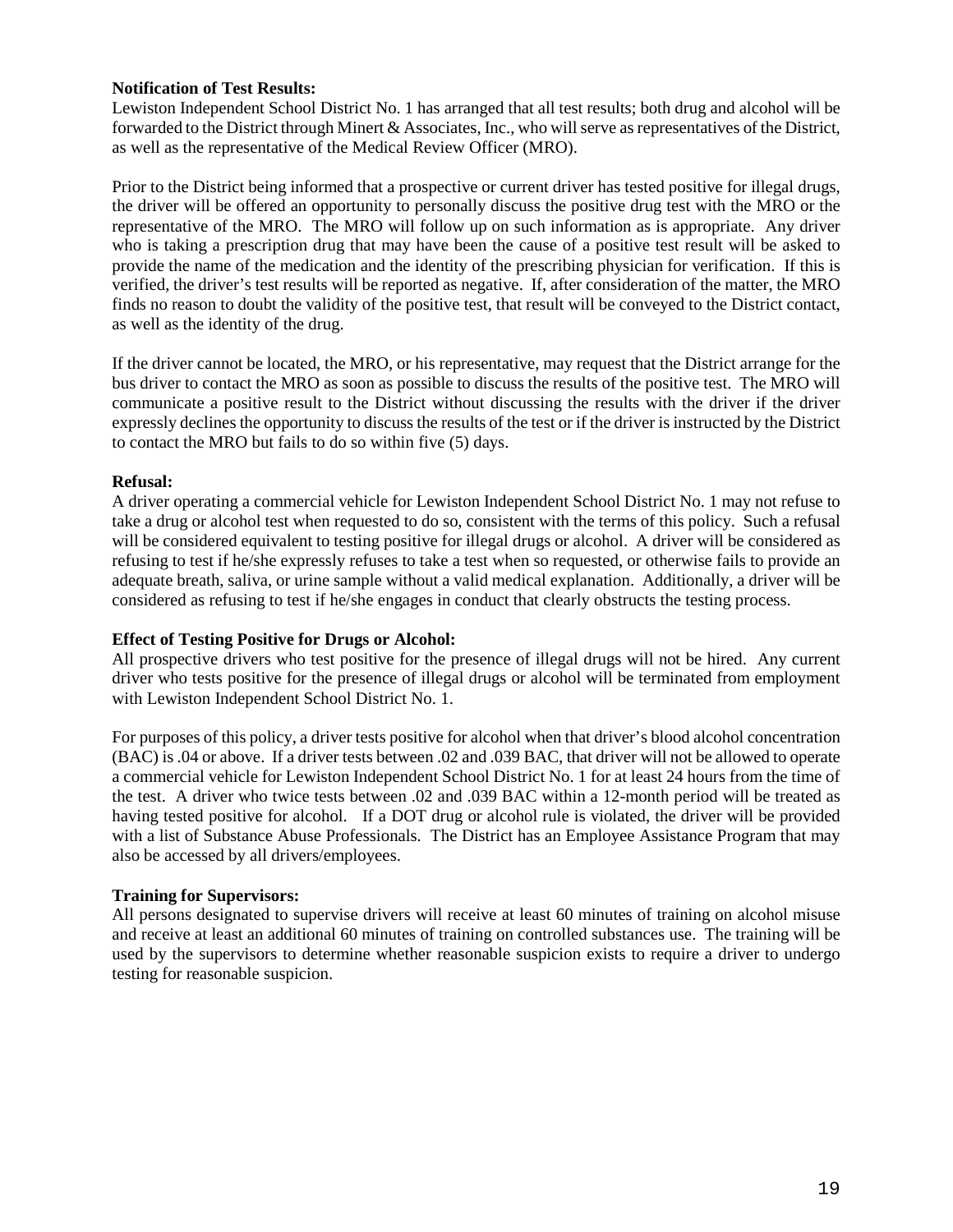# **Lewiston Independent School District No. 1 DOT Drug Testing Consent Form Prospective Drivers**

As a part of my application for employment as a driver of a commercial motor vehicle for Lewiston Independent School District No. 1, I consent to a drug test as required by federal regulations.

I understand that the collection, testing and reporting of my specimen will be done in accordance with DOT regulations relating to the testing of controlled substances. If I am taking any prescription medication at the time of my drug test and my test comes back positive for illegal drugs, I will be afforded an opportunity to discuss that with a Medical Review Officer (MRO) for the purpose of providing a reasonable explanation of my positive drug test.

## **I understand that if my test remains positive for illegal drugs I will not be offered employment.**

I consent to the release of my drug test results received by Minert & Associates, Inc., as the representative of the Medical Review Officer, to management officials at Lewiston Independent School District No. 1. I understand that my test results will be held in confidence by all parties involved.

I further consent to Lewiston Independent School District No. 1 contacting those employers for whom I have worked as a commercial vehicle operator during the past two (2) years for the purpose of the District to determine from those employers whether I have tested positive for illegal drugs or alcohol, or have refused to test when requested to do so. In the event that Lewiston Independent School District No. 1 receives information from such a past employer that I have tested positive for drugs or alcohol within the last year, I will not be offered employment, or my conditional employment will be terminated with Lewiston Independent School District No. 1. I consent to release of that information by those employers for who I have worked during the past two (2) years as a commercial vehicle driver.

## **I understand that in the event I do not work more than thirty (30) days with Lewiston Independent School District No. 1, the cost of my pre-employment test will be deducted from my final paycheck. This provision does not apply in the event that I am involuntarily laid off.**

I have received, read and understand the terms of Lewiston Independent School District No. 1 Drug Free Work Place testing program, and agree to abide by those terms.

Applicant's Name (print)

 $\overline{a}$ Applicant's Signature Date